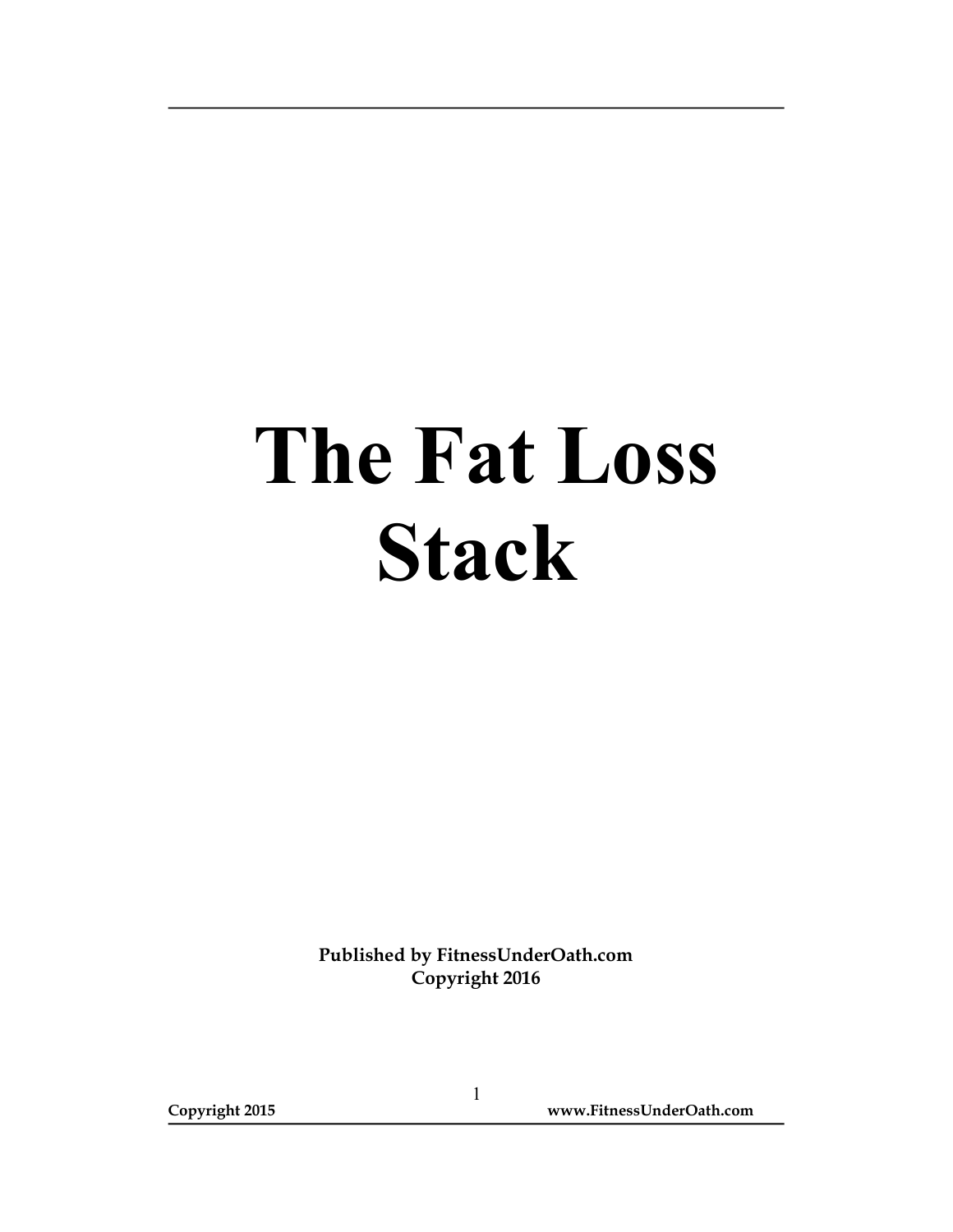## Legal Notices

No part of this publication may be reproduced or transmitted in any form or by any means, mechanical or electronic, including photocopying or recording, or by any information storage and retrieval system, or transmitted by email without permission in writing from the publisher.

While all attempts have been made to verify the information provided in this publication, neither the author nor the publisher assumes any responsibility for errors, omissions, or contrary interpretations of the subject matter herein.

This publication is not intended for use as any source of advice such as legal, medical, or accounting. The publisher wants to stress that the information contained herein may be subject to varying international, federal, state, and/or local laws or regulations.

The purchaser or reader of this publication assumes responsibility for the use of these materials and information.

Adherence to all applicable laws and regulations, including international, federal, state and local governing professional licensing, business practices, advertising, and all other aspects of doing business in the US, Canada or any other jurisdiction is the sole responsibility of the purchaser or reader.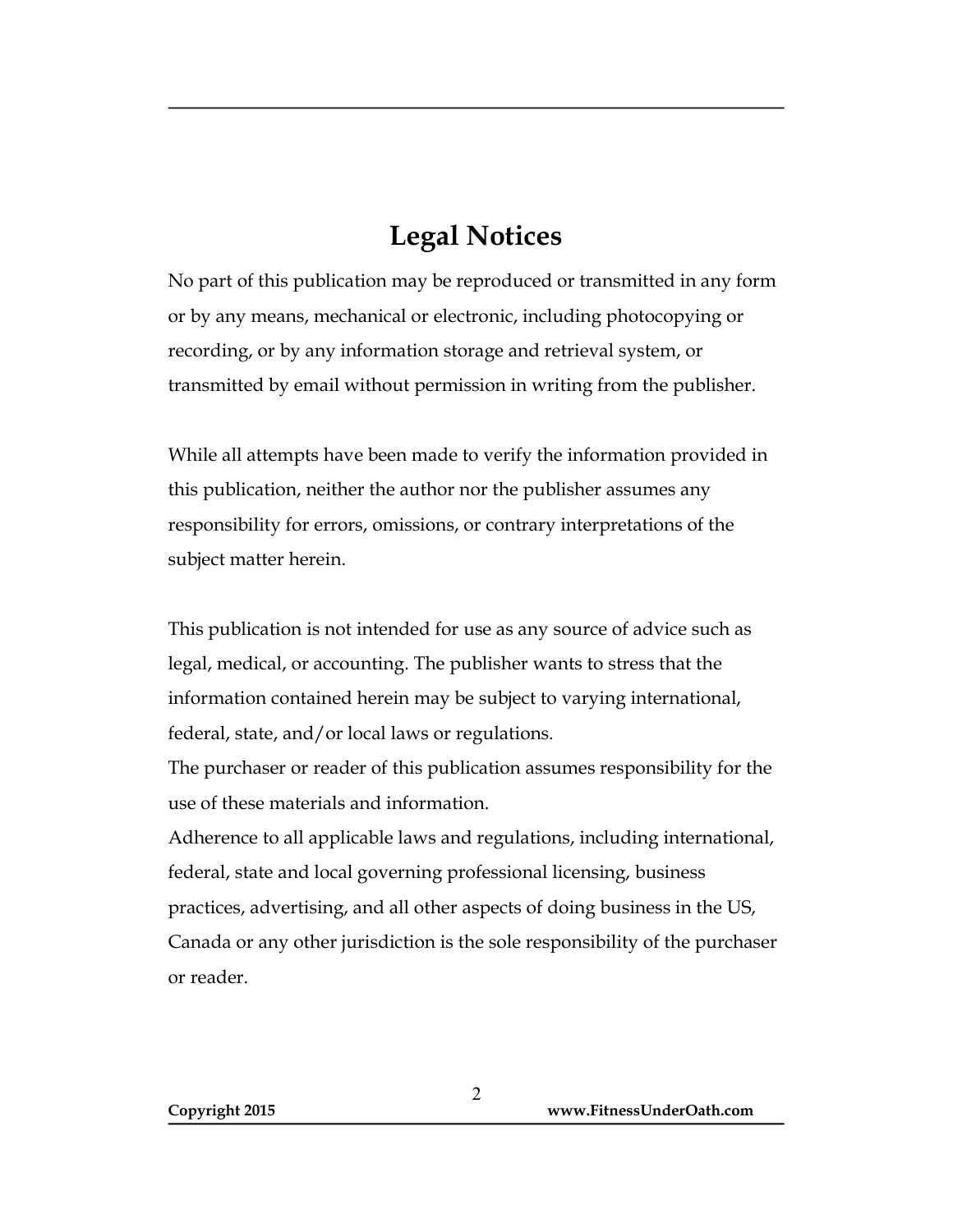## Medical Advisory

The information and workout procedures provided in this guide are very intense and should not be attempted by anyone unless a doctor has cleared you for such an intense workout.

If you have any existing health problems that would prohibit you from taking part in any of these activities, you should refrain.

As always, you should clear this program with your doctor before you begin.

Title: The Fat Loss Stack

Published By: FitnessUnderOath.com

No part of this manual may be reproduced or distributed without the expressed written consent of FitnessUnderOath.com

Every word of this manual is protected by U.S. Copyright Laws, 2016.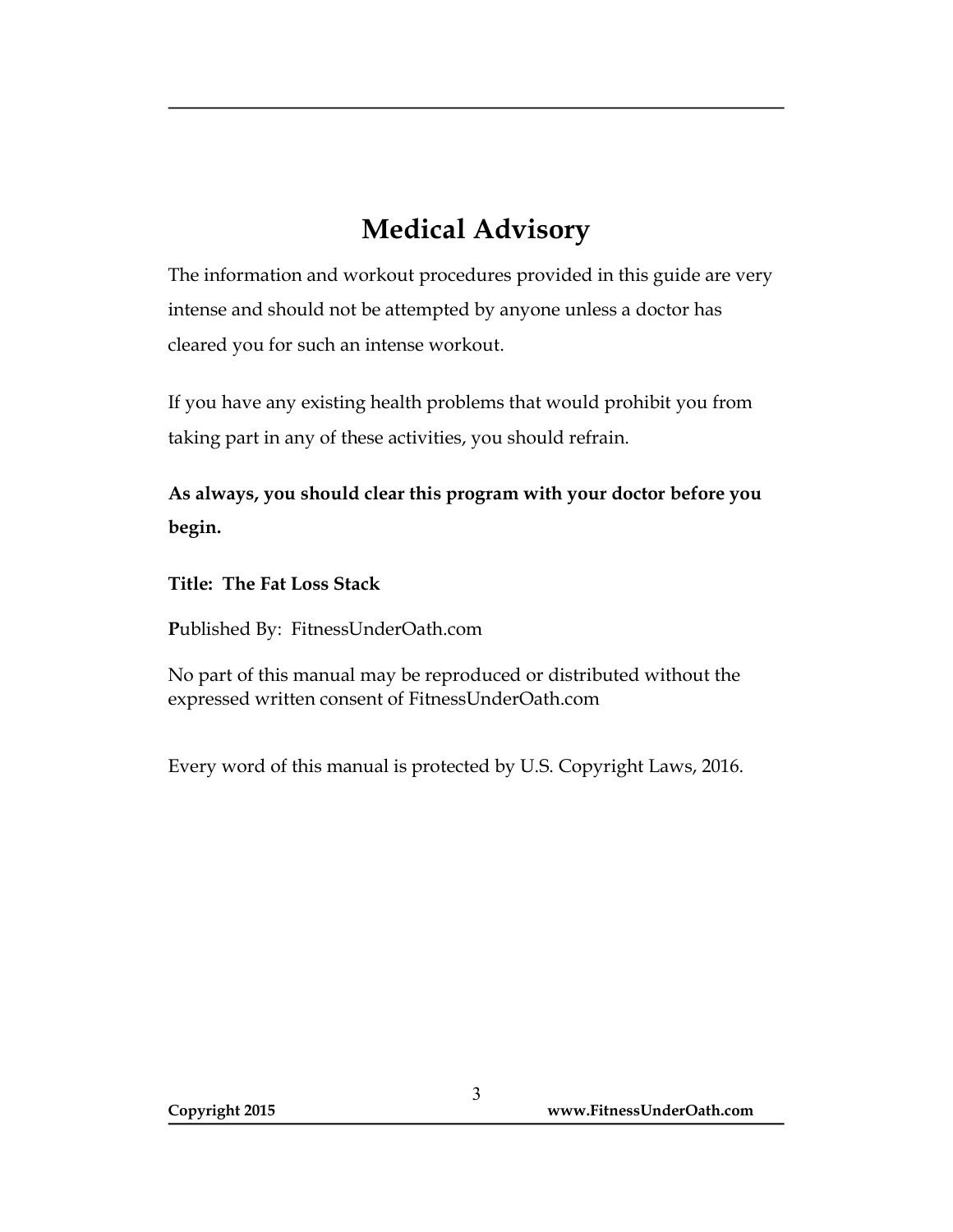## About This Report

 Many of today's top fitness models and experts use a little-known supplement stack when they need to get extra lean.

They do it because dieting sucks. But this "stack" makes it easier. (Note: A "stack" is taking two or more supplements to try and increase the total effectiveness of the supplements.)

This supplement stack definitely pushes the envelope in terms of legality and health. If you have existing heart conditions or if you're sensitive to caffeine, skip this. If you compete in drug-tested federations this particular supplement stack may be off limits for you.

And depending on where you live in the world, this supplement stack may be illegal. I'm not a doctor or a lawyer so I'd check with your own doctor and lawyer before you make the decision to use this program.

I will simply give you the facts: Why top fitness models use this particular fat loss stack, and how they do it. This is for information only. What you choose to do with this information is completely up to you.

The E/C/A Stack.

 The ECA stack is a widely used fat burning stack consisting of ephedrine, caffeine and aspirin.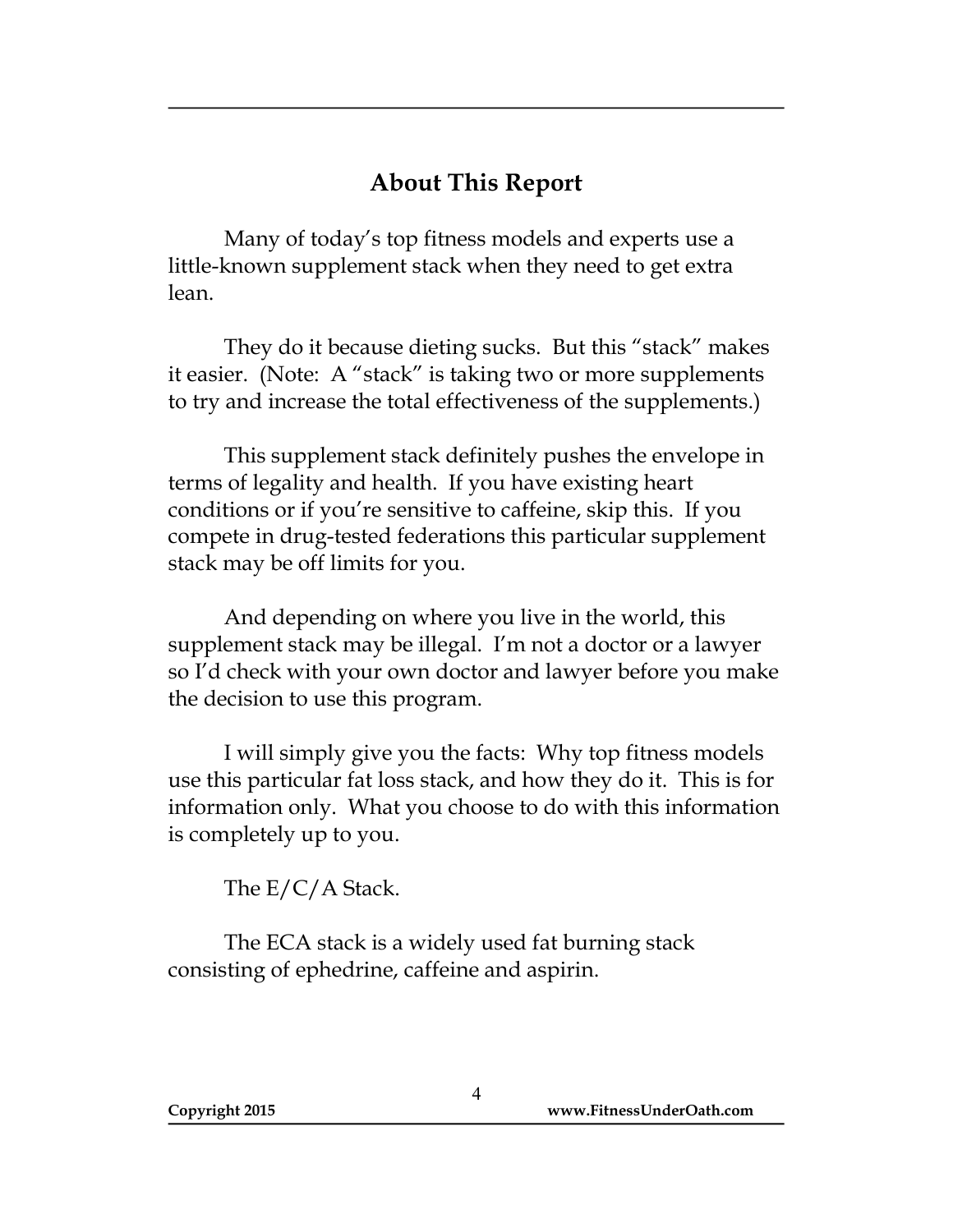The reason it's popular? Because it works. Studies show the fat loss benefits of taking both ephedrine and caffeine are greater than when taking each ingredient individually.

 It's been shown to decrease appetite, boost metabolism and even help preserve muscle mass.

How It's Done:

It is generally recommended to only take the  $E/C/A$  stack for 6-8 weeks in a row.

You should start gradually for the first days to assess tolerance. But assuming all is ok, the generally recommended dosages are as follows:

3 Doses Per Day:

First Dose: (typically first thing in the morning)

81mg of aspirin (1 baby aspirin) 200mg of caffeine (1 caffeine pill) 24 mg of Ephedrine (see next section)

Second dose (typically around lunch time)

200mg of caffeine (1 caffeine pill) 24 mg of Ephedrine (see next section)

3rd dose (late afternoon – not too close to bedtime)

200mg of caffeine (1 caffeine pill) 24 mg of Ephedrine (see next section)